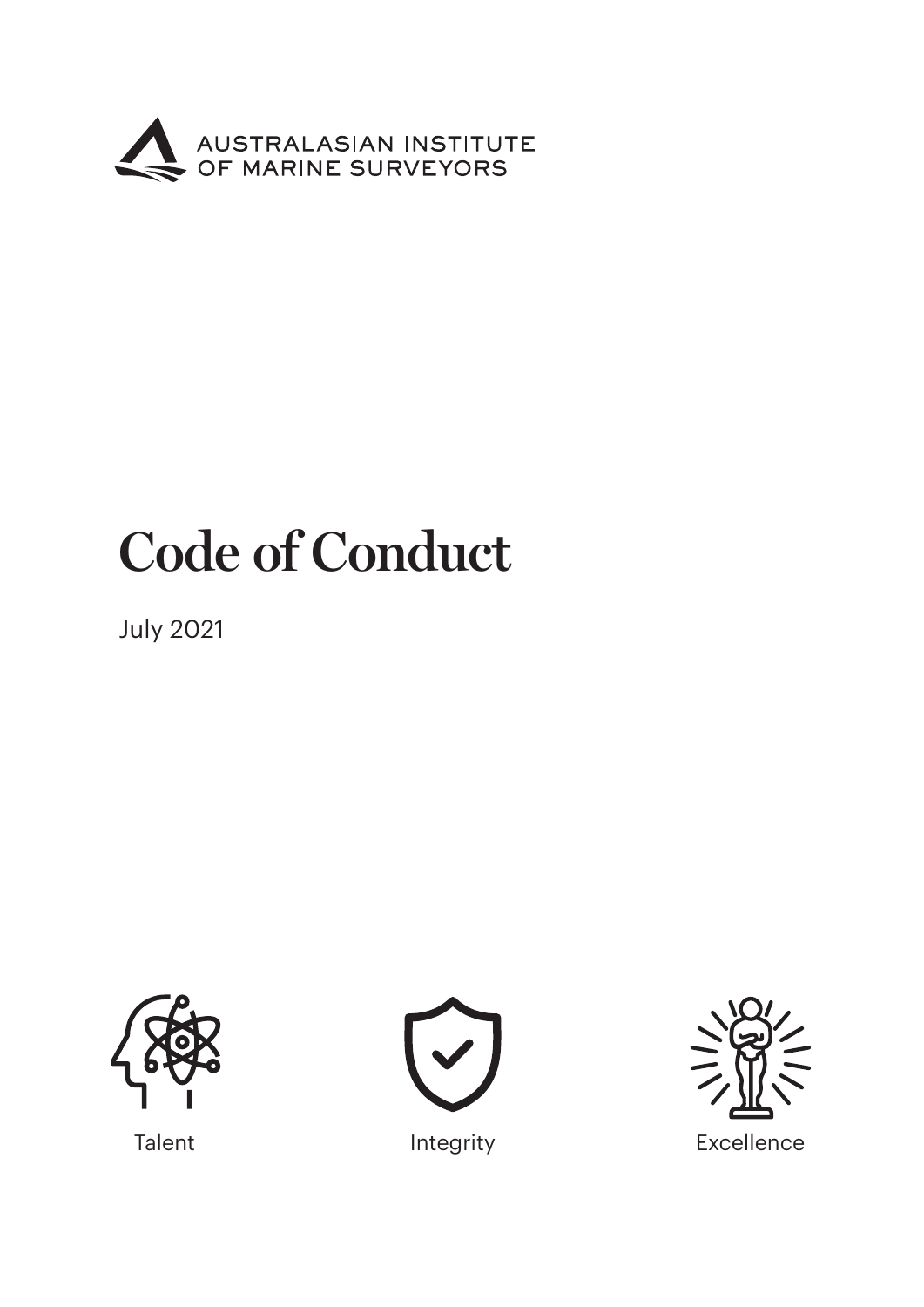### Our Vision

Excellence in marine surveying Safe vessels, safe seafarers, safe surveyors Self-regulation and Certification of professional Commercial Marine Surveyors

### Our Mission

Our primary mission and strategic planning are focused on establishing, promoting, and maintaining the specialised discipline of marine surveying by:

- Providing and supporting the implementation of a code of professional conduct to encourage and promote integrity and responsibility amongst all members
- Working with Government and other professional associations to advance the reputation of our surveyors and the profession
- Implementing a professional certification program to uphold the high standards and reputation of our members and
- Periodically reviewing and updating standards and operational practices for marine surveyors in every sector

### Purpose & Objectives

### PURPOSE

The Purpose is to improve national and international standards for marine surveying and increase stakeholder trust by enhancing the transparency, accountability and effectiveness of AIMS Members.

#### OBJECTIVES

- 1. To enable high standards of practice by AIMS Members.
- 2. To provide assurance to the stakeholders of AIMS Members.
- 3. To enable self-regulation and influence external regulation of the sector.
- 4. To champion standards of good practice for all sectors of the industry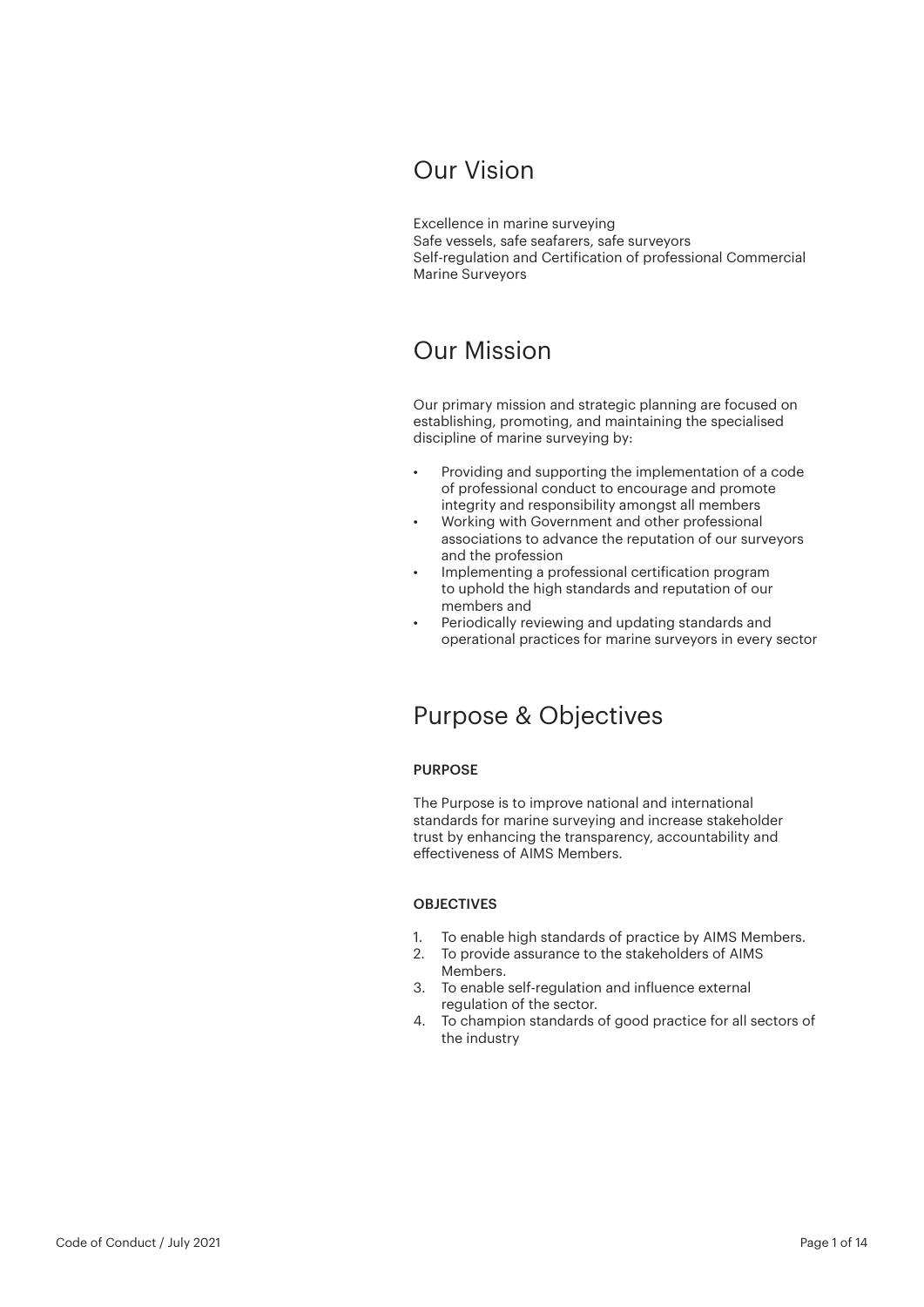## About the Code of Conduct

The Code of Conduct is a voluntary, self-regulatory sector code of good practice.

The Code aims to improve marine survey outcomes and increase stakeholder trust by enhancing the transparency, accountability, and effectiveness of AIMS Members. In conjunction with other aspects of AIMS objectives, the effective delivery of the Code will contribute to the realisation of our self-regulatory approach to the official formal Certification of Commercial Marine Surveyors.

The Code sets standards for practice rather than standards for results. It goes beyond the minimum standards required by government regulation and focuses on good marine surveying practice including integrity, leadership, and competency. Members are required to act in an ethical and professional manner and in doing so promote the AIMS as the professional body that it is.

The Code provides assurance to all AIMS Members' stakeholders by enabling high standards of practice and works in conjunction with our business compliance mechanisms as well as contributing to continuous improvement through guidance for good practice and a range of professional development opportunities.

### Values

The Code is underpinned by a set of values which are designed to inform the behaviours of all Members all of the time. The Values are intended to be observable behaviours against which Members can be held to account. Where necessary, the Values will be used to assist in both the interpretation and application of the Code. These Values are:

### TALENT

We are committed to maintaining and enhancing the talent of our surveyors by committing to ongoing professional development, developing and delivering marine surveyor qualifications and Certifying those members who achieve professional practice status.

#### **INTEGRITY**

We are committed to maintaining and enhancing the integrity of our organisation and of our surveyors by encouraging and promoting adherence to our code of conduct. We act with honesty and are guided by ethical and moral principles in all that we do.

#### **EXCELLENCE**

We are committed to promoting excellence in all that we do as an organisation and by recognising those members who display excellence in their field of expertise, whether they be individuals or organisations, through our Awards for Excellence program.

#### **ACCOUNTABILITY**

We take responsibility for our actions and are accountable to all our stakeholders for our performance and integrity.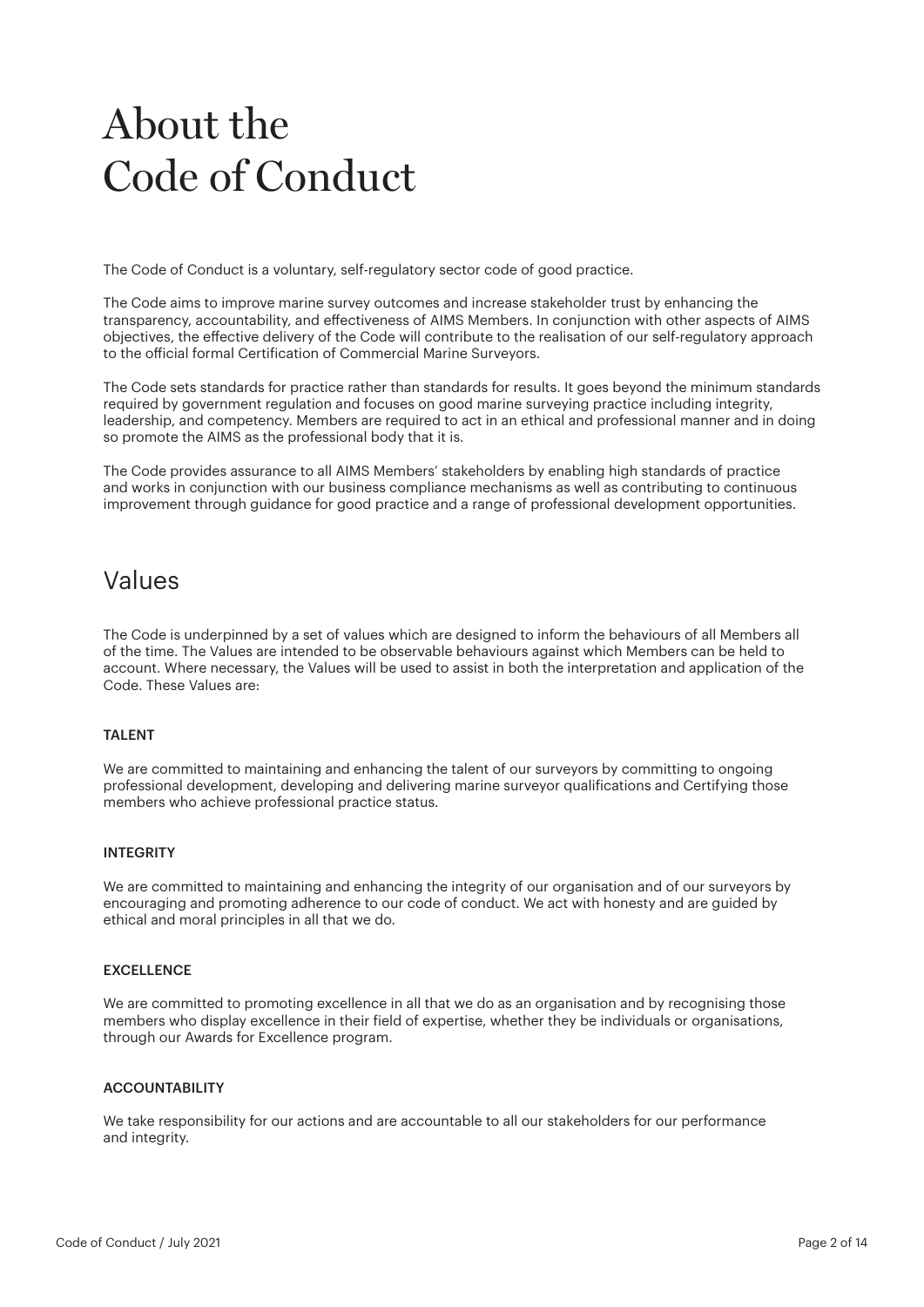#### **TRANSPARENCY**

We openly share information about our organisations and our work to all our stakeholders and to the public.

#### **RESPECT**

We recognise the value and diversity of every person and are committed to treating others with due regard for their rights, dignity and integrity.

#### EQUITY

We are committed to overcoming prejudices and disadvantage and promoting fair and just access to resources and opportunities.

#### **COOPERATION**

We work with and alongside others in a spirit of mutuality, respecting diversity and difference in the pursuit of common goals.

Over the past 5 years we have worked hard to ensure that marine surveying is seen in the Government arena and in the public eye as being a "profession".

We promote our members as professional marine surveyors and require individual members to be properly qualified and experienced in the categories of survey services that they offer.

Every individual member holds the responsibility for our reputation and it is a requirement of membership and Certification to follow these standards and to remind others to do so as well.

The code also includes our Grievance and Complaint policy. This is available to members who feel they have been unjustly or unfairly treated and will also allow them to make formal complaints about other members, company board members, and employees.

This mechanism is also available to members of the public who use AIMS marine surveyor services.

Please read the codes and standards and agree to them by completing the declaration at the back and sending it back to us on info@aimsurveyors.com.au or to our PO Box Address.

If you don't agree with the standards or don't understand them, please let us know and we will do our best to clarify any issues you may have.

Your declaration will be filed with your membership documentation and we will ensure that these documents are securely kept and confidential at all times. They will not be provided to a third party without your written consent.

We urge all members to get behind the code of conduct and encourage and promote professionalism in our industry and our Institute.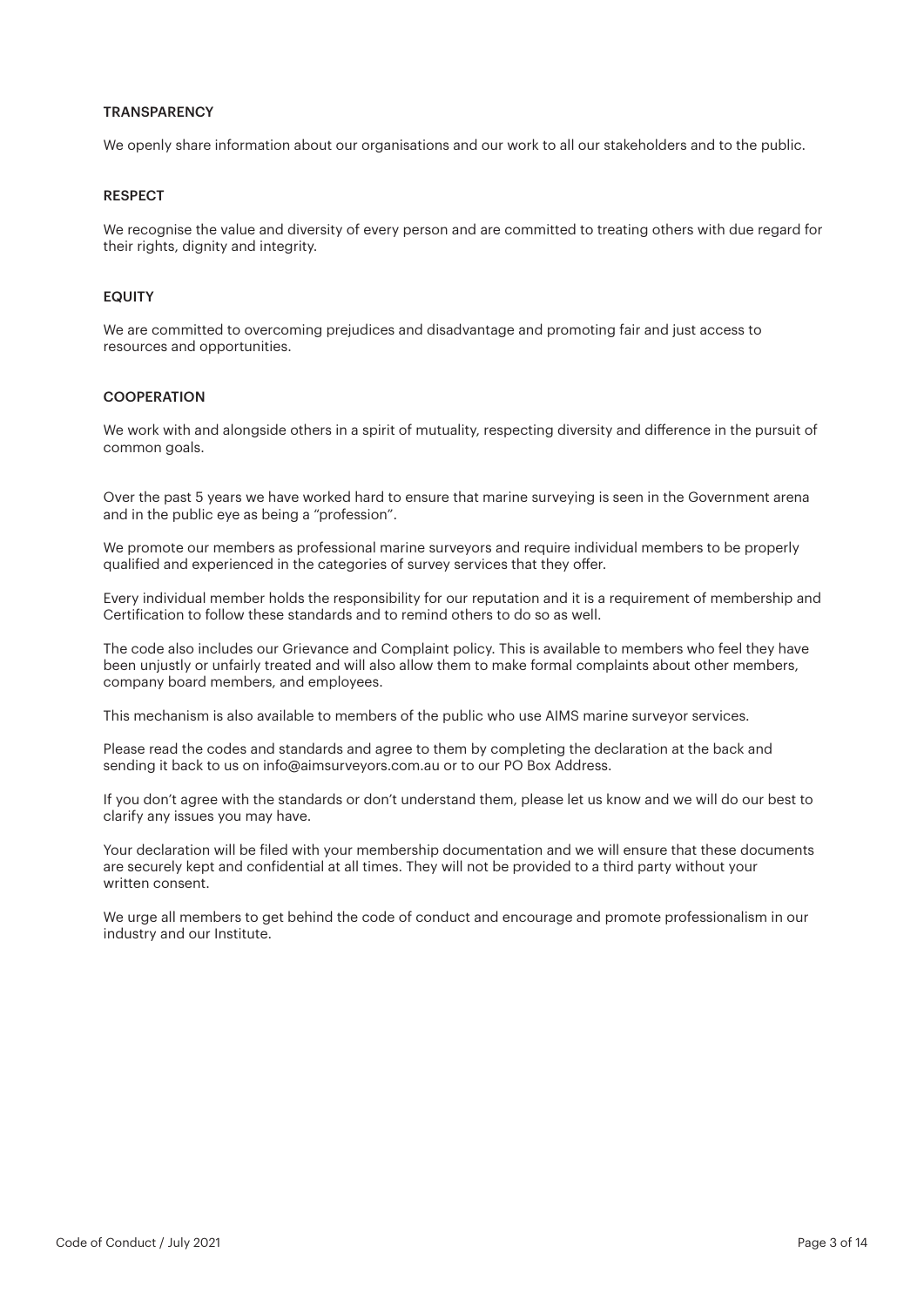## AIMS responsibilities under the Code of Conduct

The AIMS Board of Directors and staff take responsibility to demonstrate integrity, exercise leadership and practice competently by ensuring that:

- The code is used by all members and that staff of the AIMS abide by the guidelines as much as is practical
- Employees and members abide by the accepted protocols for conflicts of interest
- Policies and procedures for disciplinary action, grievances and complaints are developed and implemented
- Encouraging, where applicable, members to hold appropriate insurance coverage
- Confidentiality and privacy laws are adhered to
- There is no bias against or for any member, employee or office bearer
- All complaints, grievances and disputes will be addressed promptly and within the guiding principles of, transparency, fairness, respect and accountability
- Appropriate training and guidance is provided to members, employees and the Board as required
- The Institute is free of harassment and bullying
- Employees and volunteers are safe and have adequate WHS policies and procedures in place
- Due diligence is implemented in all dealings with members and employees
- That AIMS standards are aligned to any actual or implied international standards and protocols for the profession of marine surveying
- Job descriptions and key performance indicators are provided, and the Board have clear roles and responsibilities

We will not tolerate retaliation against any person who raises complaints regarding business practices or ethics in good faith.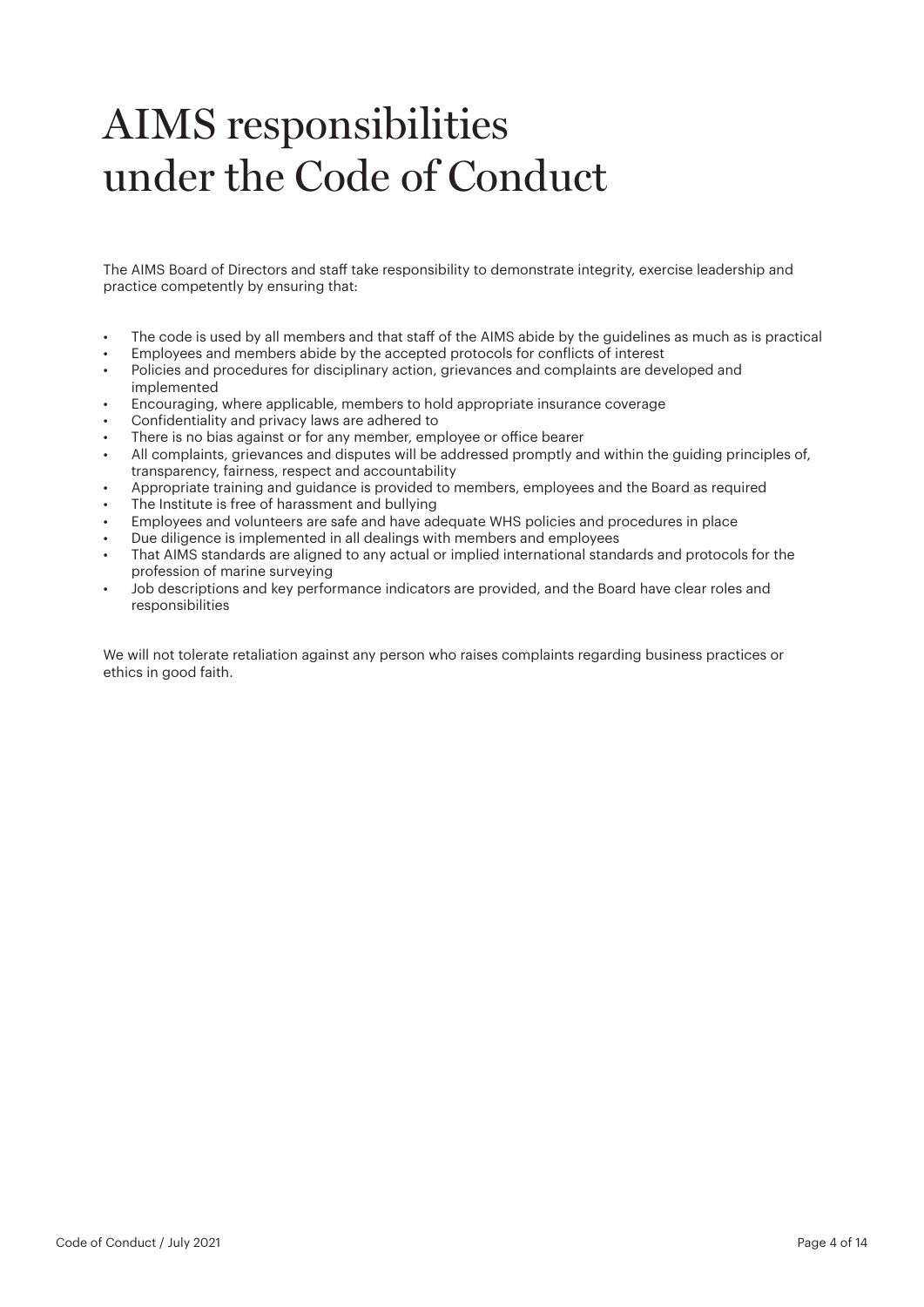## Your responsibilities under the Code of Conduct

The success of our industry is dependent on the trust and confidence we earn from everyone we deal with. Marine Surveyors are 'independent' in their judgements and practice with integrity, objectivity and competence. We expect our members to:

- Treat everyone with respect
- Treat all contracts for work with honesty and integrity
- Refuse improper payments or reward in connection with the services offered
- Make informed independent pricing and marketing decisions and refuse to collude on price
- Avoid assignments or situations that would create a conflict of interest. Inform the client of any business connection, interest or affiliation that might influence your objectivity
- Refuse any assignment that raises doubt on his ability to remain impartial.
- Remain impartial in business dealings with any Client, a contractor, a supplier or any other party in relation with the Client. Influences could come from brokers, agents, shippers, insurance companies, workshops, marinas or any other individual or business entity that may raise doubt on his ability to be impartial
- Not engage in any boycott or any matter that would unfairly disadvantage a competitor and ensure that dealings with other surveyors are ethical and fair and promote best practice in dealing with competitors.
- Advertise services honestly and not make misleading statements to consumers
- Abide with the use of stamp and identity card requirements
- Always act in the interest of the Principal or Client and notify your client immediately if problems arise
- Uphold the law and work in compliance with standards, legislation and applicable marine orders
- Respect the property rights and confidential information of your clients
- Accept and offer only those business courtesies that conform to common and reasonable ethical practice
- Be accountable for your performance
- Respect your employer and their rights to maintain their business clients
- Support new entrants to the industry wherever possible
- Undertake only those surveys that they are qualified to undertake
- Strive to receive instructions in writing and work to the instructions to the best of your ability
- Prepare and present professional and honest survey reports
- Keep accurate records
- Update your knowledge regularly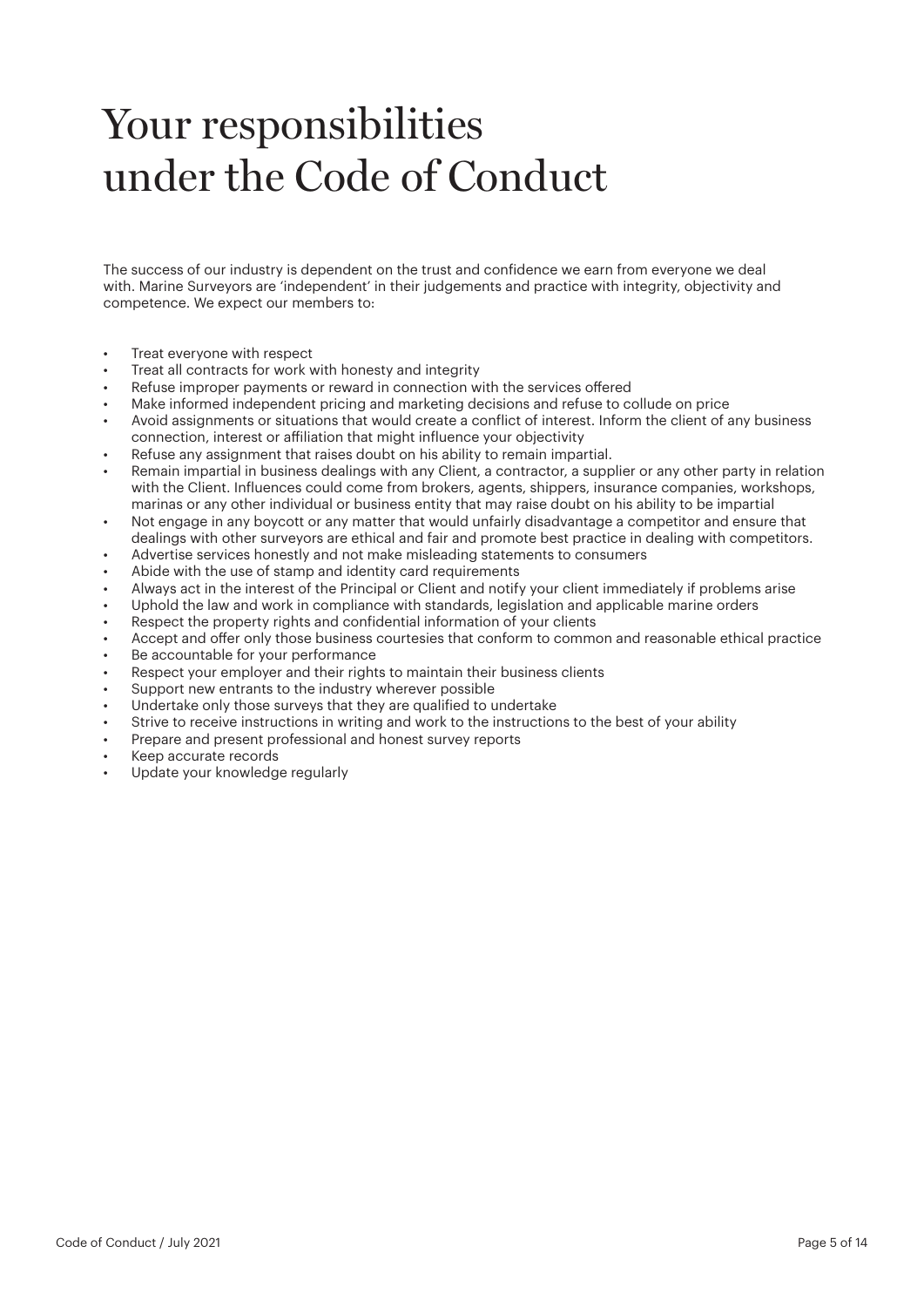## Breaches or Non-Compliance

If AIMS identifies non-compliances to standards OR breaches of our Code of Conduct or the Certification or Accreditation schemes, you will be notified in writing of the non-compliance or breach and will be provided with up to 20 working days to submit evidence that you have:

- 1. Identified the cause of the breach / non compliance
- 2. rectified that breach / non compliance
- 3. put in place reasonable measures to prevent the breach / non-compliance occurring again

The AIMS will then consider this evidence and form an opinion on whether you have submitted sufficient evidence of rectification and can assure the Board that a reoccurrence is unlikely. Your membership/certification /accreditation may be suspended or paused during this phase and if further breaches / non compliances are identified during this phase the AIMS will make a decision about what actions to take next.

In making this decision, the AIMS will consider your history of compliance and the severity of breaches / the non-compliance and the likelihood of continued breaches or non-compliance to standards.

The AIMS provides a range of sanctions of increasing severity—escalating from placing additional conditions on your membership, such as removing categories through to suspending or cancelling your Certification, Accreditation or membership.

Actions might include:

- applying a sanction or condition to your Certification, Accreditation or membership
- rejecting your application or renewal for Certification, Accreditation or membership and/or
- cancelling or suspending your current Certification or Accreditation or membership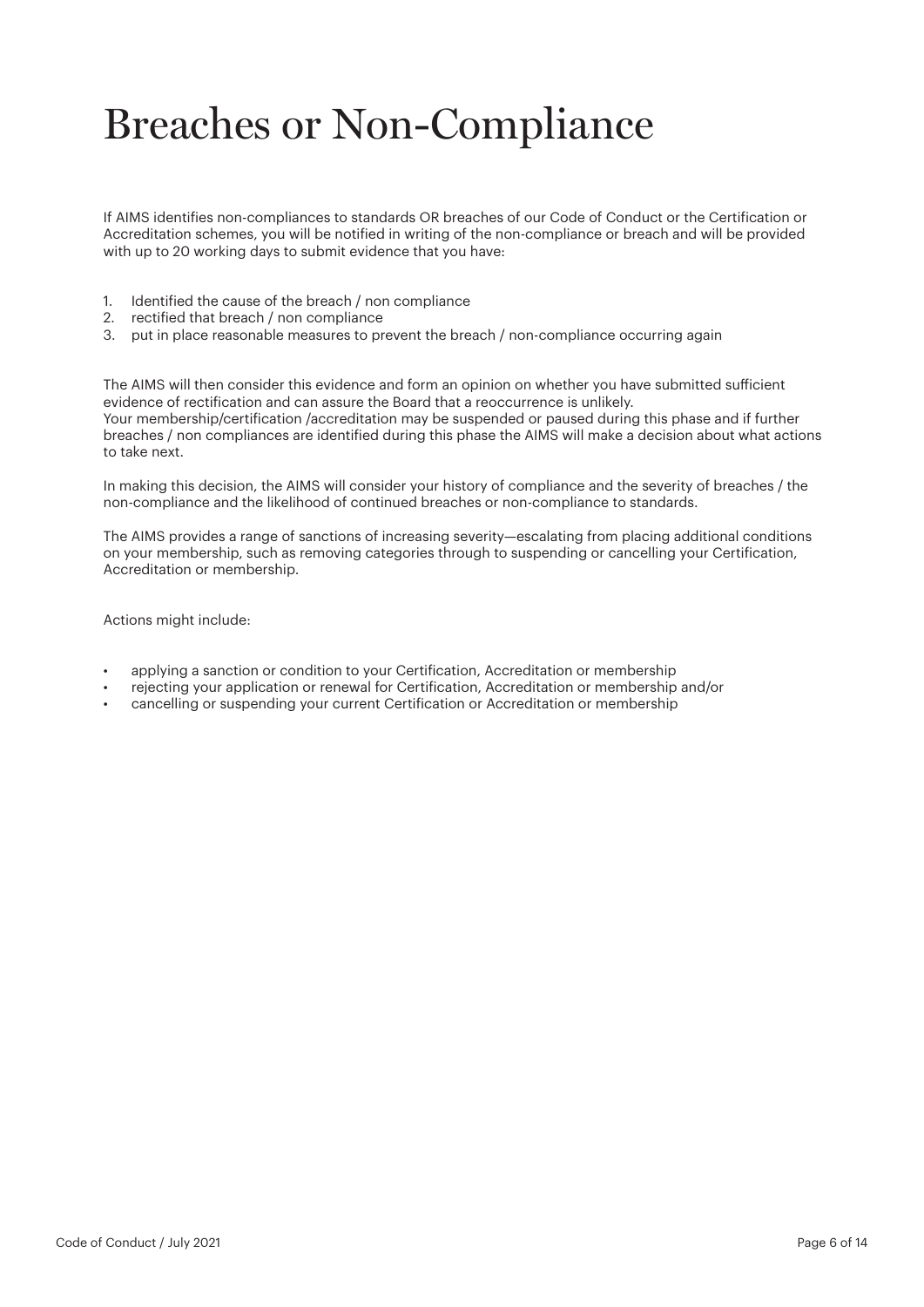## Use of the AIMS Stamp, CCMS Card, and AIMS Logos

AIMS issues electronic stamps to all Certified and Full Members. Your membership number is displayed on your stamp. The stamp can be placed adjacent to your signature on reports and other correspondence.

The stamps are issued to active financial Members only and on the following conditions:

- 1. The stamp remains the property of the Institute and must only be used by the member whose name appears on the stamp. The stamp cannot be used to endorse reports prepared by other persons who are not members of AIMS, as membership of the Institute and the recognition is conferred only upon the member and not to a company or other persons in the same organisation.
- 2. The Institute reserves the right to cancel the authority to use the stamp in the event of the member becoming non-financial, misusing the stamp, or for whatever other reasons the Board may consider warranting such action. Notice in this regard will be made in writing to the member advising that the stamp is no longer to be used and citing the reason for the decision.

An electronic identity card is also issued to Certified Commercial Marine Surveyors™ to enable them to provide proof of their Certification. In the event that Certification is revoked the identity card will be cancelled and no longer able to be used.

Membership of AIMS is well recognised throughout the maritime industry and the identify card and stamp is to be looked upon as a seal of quality.

Members also have access to use the AIMS logo upon request. The logo can be used on correspondence, reports and marketing materials.

The use of the logo is given at the discretion of the Institute on the following conditions:

- 1. The AIMS logo remains the property of the Institute and must only be used by current financial members in accordance with the guidelines set out below. The AIMS logo cannot be used to endorse reports prepared by other persons who are not members of AIMS.
- 2. If the AIMS logo or wording indicating AIMS Membership is used on a website or in marketing materials, all Marine Surveyors within the organisation must be members of AIMS. For example; if company ABC has 3 Marine Surveyors as employees and only one is a member of the AIMS the logo or wording referencing membership cannot be used on company marketing materials including websites.
- 3. If any of the above conditions change, the AIMS logo and any reference to membership must immediately be removed from all materials and websites related to the organisation and its employees.
- 4. The Institute reserves the right to cancel the authority to use the AIMS logo, in the event of the member becoming non-financial, misusing the logo, or for whatever other reasons the Institute may consider warranting such action.

We encourage all members to report misuse of the AIMS Stamp or AIMS Logo by members or non-members.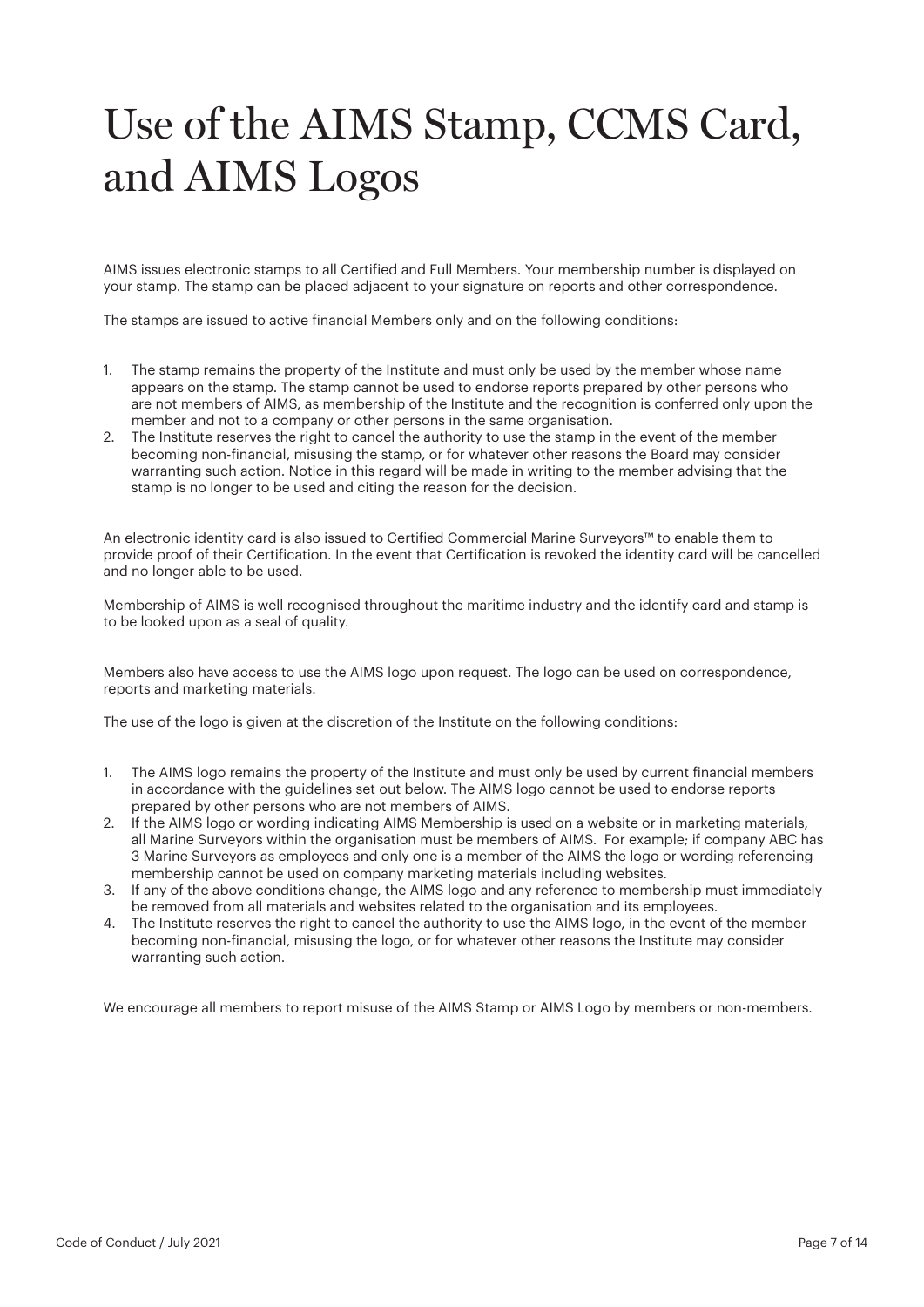## Conflicts of Interest

As the peak collective body for marine surveyors in Australasia, we believe the issues of Conflict of Interest for any commercial surveying activity is serious and requires careful definition.

Marine surveyors across the world accept that their role is to be independent and conflicts of interest must be avoided at all costs.

A conflict of interest occurs where the surveyor has competing professional and/or personal interests which could make it difficult for them to be impartial and objective.

Section 37 of the National Law Regulation (which is the benchmark for conflicts of interest) explains it clearly and provides that a Marine Surveyor is related to a person if the surveyor: (a) is the person's spouse, de facto partner, child, parent, grandparent, grandchild, sibling, aunt, uncle, niece, nephew or cousin; or (b) has a contractual arrangement with the person that might reasonably be seen to give rise to a conflict between the surveyor's duties as a surveyor and the surveyor's interests under the arrangement; or (c) is an employer, partner or employee of the person; or (d) is employed by the same employer as the person.

AIMS surveyors commit to avoid undertaking surveys for persons they are related to or are employed by or with or for persons that own or occupy any part of the vessel or works on the vessel and must not work for any entity that owns, partially or in whole, any part of the marine surveyors' business or that has any involvement in the conduct of the marine surveyors' work.

Before accepting work ask yourself these 3 questions:

- 1. Would you be able to defend your objectivity in a court or a tribunal if a dispute occurs?
- 2. Can you concisely show in writing that you have no bias and that the client has no bearing on your objectivity?
- 3. Would your insurance cover you?

### STEPS TO TAKE

- Inform the AIMS if you are unclear on whether any situation is in doubt
- Inform the client of any matter, relationship, business connection, interest or affiliation that might influence your judgment or be seen to bias your objectivity
- Act only with the principal or client and do not take payment from more than one client for services you are delivering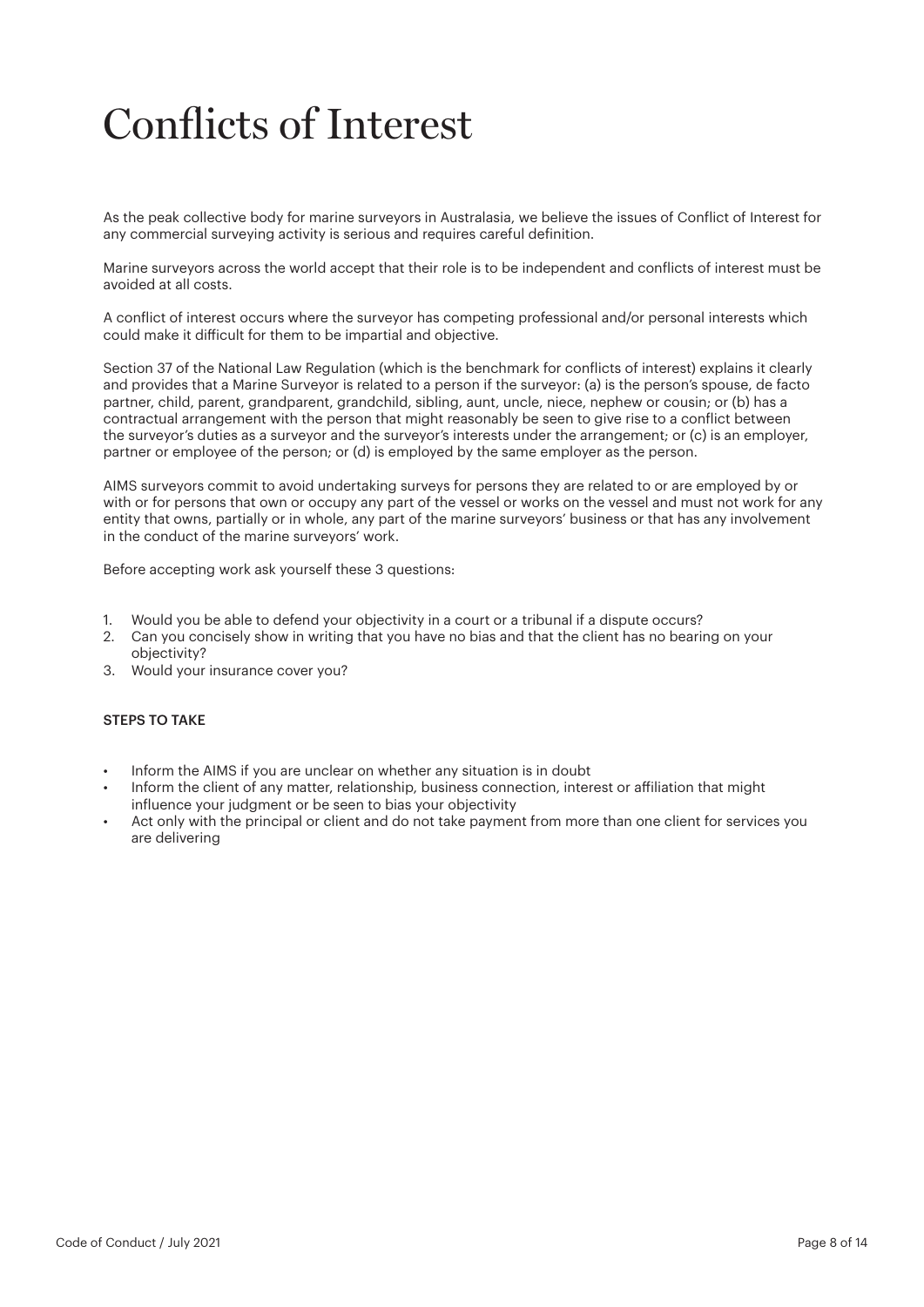### AMSA accredited surveyors

AMSA accredited surveyors should be vigilant in their approach as conducting surveys where there is a conflict of interest is a breach of the conditions of accreditation and grounds for suspension or revocation of accreditation.

If an AMSA Accredited Surveyor undertakes a survey activity (e.g. initial or periodic survey) on a given vessel, they have exercised their duty as an accredited surveyor.

In the event that the accredited surveyor receives a further request to carry out a non AMSA related survey on the same vessel which has survey currency based on the AMSA survey carried out – a conflict of interest situation exists, and this should be declared, and the instruction declined.

The conflict of interest in the particular vessel survey extends to employers or employees of the accredited surveyor. The conflict of interest would reasonably exist for the period of time that the survey remains valid for the certificate of survey. At such time that the subject AMSA survey activity is superseded by a survey by another un-related surveyor, the conflict of interest in the vessel could reasonably be seen as being released.

#### COMMERCIAL SURVEYING ACTIVITIES WHERE A CONFLICT OF INTEREST MAY ARISE WITH AN ACCREDITED AMSA SURVEY

Any commercial survey activity which is predicated upon the vessel being in current AMSA survey and in which an AMSA accredited surveyor has undertaken surveys for this to occur - a conflict of interest exists if the accredited AMSA surveyor is to undertake this survey. In short, the client is engaging a surveyor to independently evaluate at the least, the seaworthiness, condition, or suitability of a vessel for a given task.

An AMSA accredited surveyor cannot reach an unbiased independent opinion on a vessel he/she (or the surveying company) has previously deemed to be compliant and upon which a current AMSA Certificate has been issued or endorsed.

The following surveying activities (but not limited to these) have the potential for a conflict of interest for an accredited surveyor with a current survey relationship with the vessel:

- **H&M Damage Survey**
- **P&I Survey**
- Condition and Suitability Survey
- Condition and Valuation Survey
- **Warranty Surveys**
- **Pre-Purchase Survey**
- On-Hire/ Off-Hire Survey
- **Expert Witness**
- Offshore Vessel Inspection (OVID, CMID)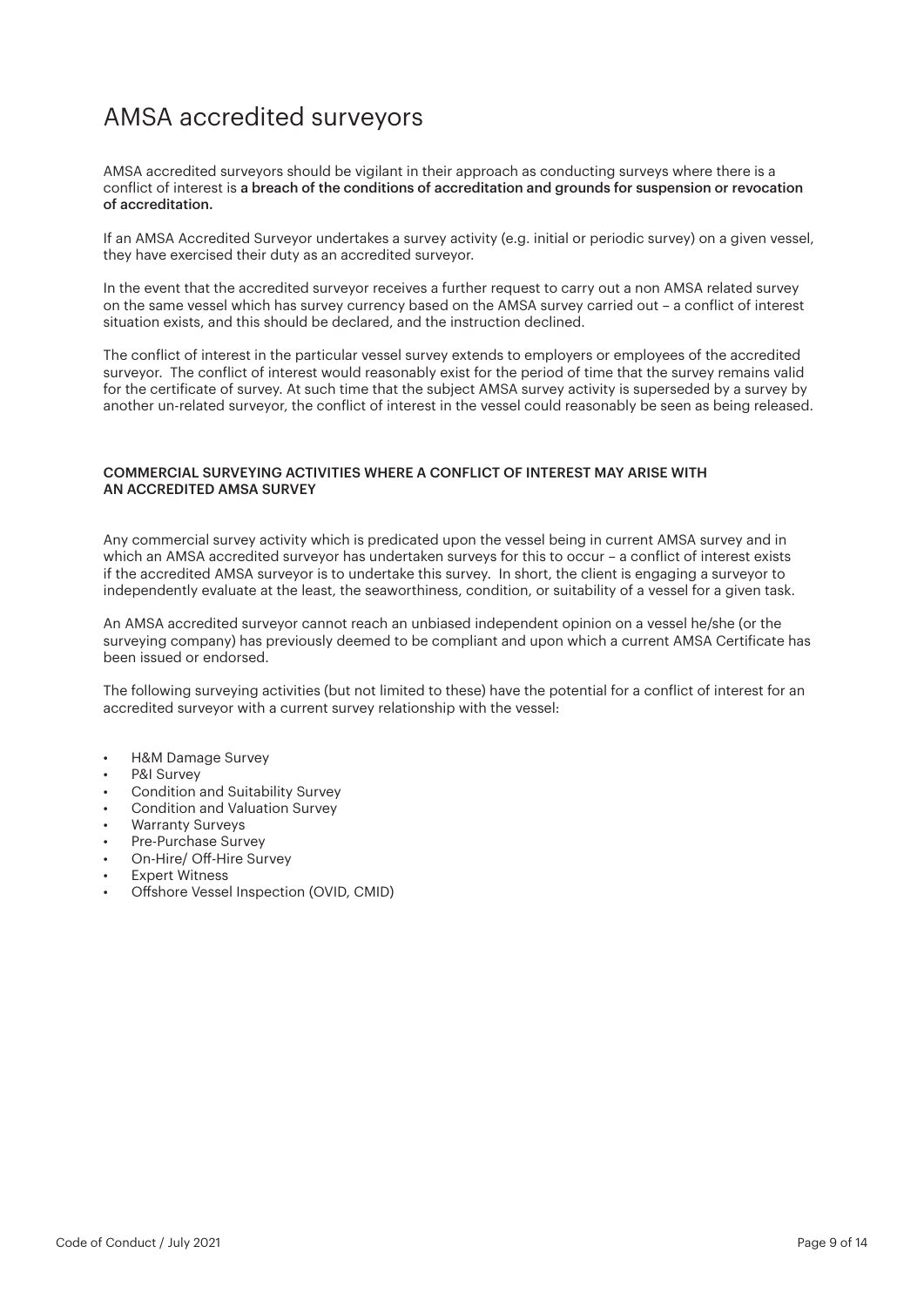### Legal tip on a common ethical problem

No one really "owns" clients. Clients are free to be served by anyone they choose. But employer's own two "aspects" of clients that employees simply cannot take with them: the first is client information. You simply cannot take client information from your employer: that's theft.

The second aspect is that your employer "owns" the good will of that client. While you are an employee, you owe a duty of loyalty to your employer, including a duty not to do anything to harm their business or their relations with clients.

If you do not have a "non-compete" agreement with your employer, after you leave their employment, you are entirely free to offer your services, or the services of your new employer, to that client. You're free to compete, and that's simply "free enterprise" at work. But be careful: you're not free to openly criticise your old employer - you are only able to offer the services of your new, "better" firm<sup>1</sup>.

Even if your employment contract is poorly drafted and doesn't contain any confidentiality or non-compete provisions – or you haven't signed one at all – there's a general principle of law in place that can prevent you being able to take unfair advantage of information you received in confidence while working for your employer.

To be protected by the law of confidentiality, the information must be confidential in nature, meaning that it must have the "necessary quality of confidence" and it must be disclosed in circumstances importing an obligation of confidence.

Unless there was a clear understanding that you would have rights to continue to use client lists, information on other employees and their skills, information on company policy or procedures, information on services or product specs and pricing after you leave, taking, using or copying these is against the law<sup>2</sup>.

<sup>1</sup> Working wisdom

<sup>2</sup> The Register UK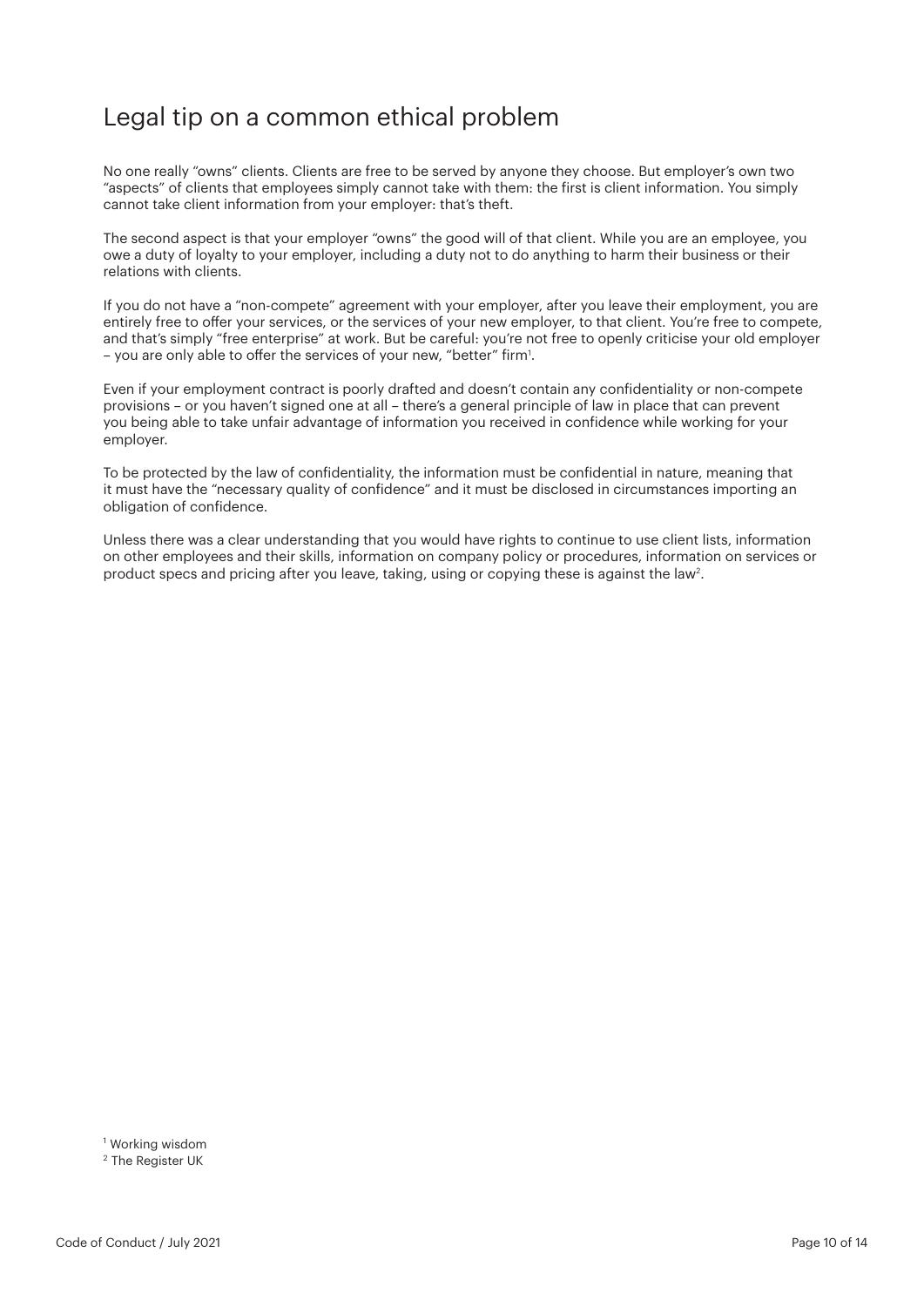## Continuing Professional Development

Continuing Professional Development (CPD) is a mandatory requirement for all levels of membership of the AIMS apart from students. The Institute requires all members to undertake activities which will keep them abreast of professional developments, new skills and broaden their experience.

Members are required to obtain a minimum of 10 points per calendar year however points can be accrued and rolled over to the following year where a member has exceeded the minimum points in one year. Members will need to provide evidence that they have obtained 10 points per calendar year or 30 points during each consecutive 3-year period.

Evidence is required to support your activities and this may include a receipt, a copy of a certificate of attendance, email confirmation or trail, diary notation or log, or any other means of confirming your activities.

CPD is due in the first quarter of each year for the previous calendar year, but CPD evidence can also be submitted during the year as it is accrued. CPD submissions are to be emailed to info@aimsurveyors.com.au.

We are here to help. If you are not sure about how to make up your points or have participated in activities aside from those listed below which you think may qualify, contact us via email or phone and we can work with you.

Continuing Professional Development activities may include but are not limited to:

- Subscriptions to magazines and industry publications 1 point
- Attending a Marine Survey organisation or company technical meeting 2 points
- Attending an industry networking event (formal or informal) 2 points
- Technical meetings or presentations in person or online 5 points
- Short courses and workshops 5 points
- Publication of a letter or short article in an industry magazine including the AIMS newsletter or website/ LinkedIn forum – 5 points
- Completion of any business management activities (could be new software, new business systems, attending business related events etc.) – 5 points
- Completion of an AIMS business or professional development short course 5 points
- Researching and learning a new skill or mentoring a new surveyor (logbook evidence required) 5 points
- The preparation and presentation of material for courses, conferences, and seminars 10 points
- Attendance at seminars and conferences related to the Marine Survey and Shipping industries generally -10 points
- Completion of an AIMS survey specific professional development program or undertaking any postgraduate study or individual tertiary short course, unit or subject – 10 points
- Formal training course (Diploma or higher) related to Marine Survey that is undertaken with an assessment component – 20 points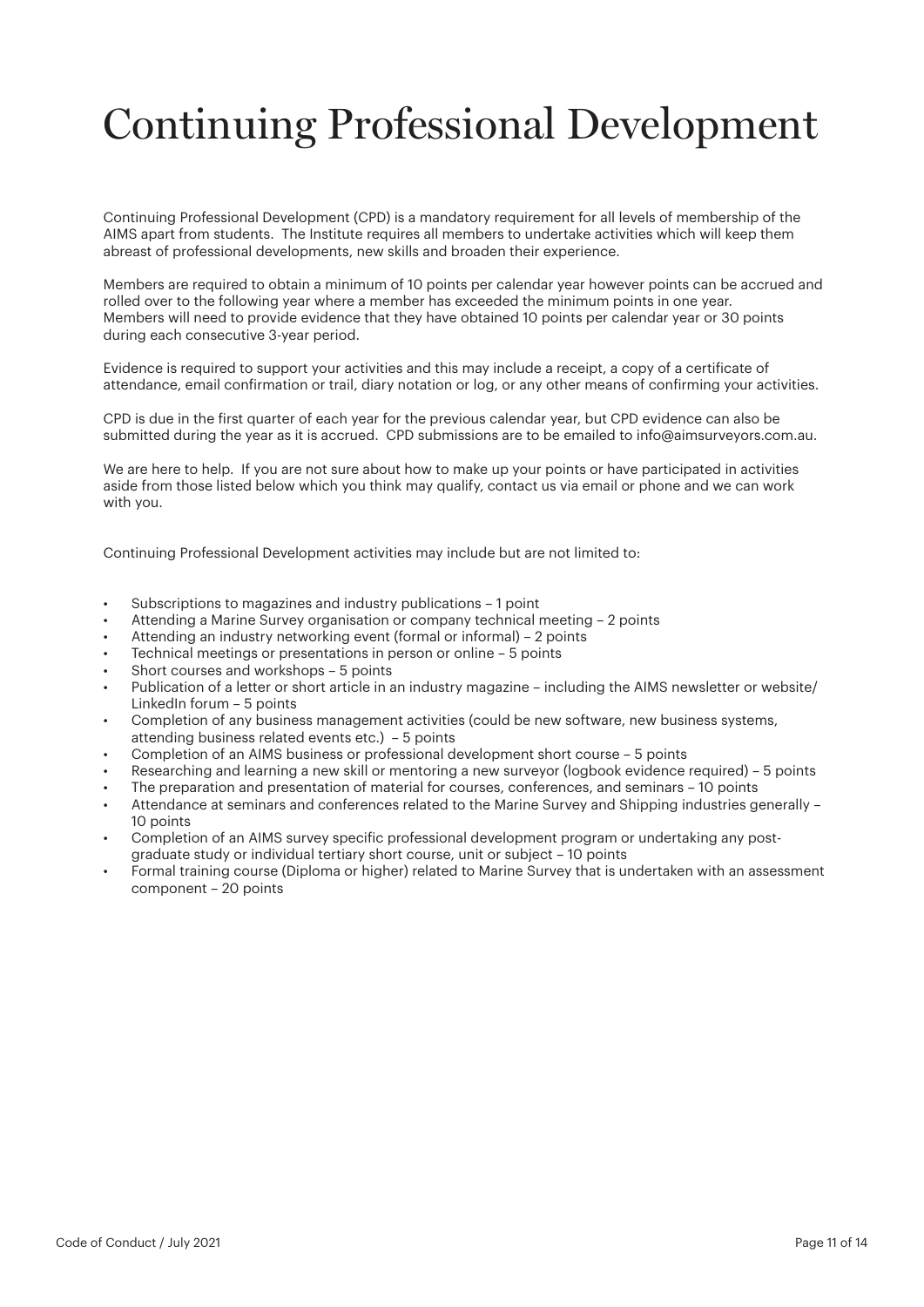## Grievances And Complaints

In the event of receiving a written complain, advice will be sent to the complainant within 14 days confirming receipt of the complaint and explaining what is being done to investigate and resolve their complaint. AIMS commits to investigate and resolve all complaints within 28 days of receipt of the formalised written complaint. If this time frame cannot be met, the person will be informed of the reasons why and of the alternative time frame for resolution. All complaints are dealt with:

- **Seriously**
- **Quickly**
- Confidentially; and
- Without stopping a person's right to use AIMS services

All persons have the right to access a support person at all stages of the complaints resolution process.

Copies of all complaints and details of actions taken are held with the Chief Executive Officer. These files are secure and confidential.

Details regarding the outcomes of any complaint and the reasons for the outcomes will be provided to the complainant and complainee in writing.

Within six months of the complaint being resolved, the Chief Executive Officer must review the actions taken to ensure adequate follow up.

### Complaints or disputes involving an AIMS members, AIMS policy or AIMS employees

Written complaints against an AIMS member, an AIMS policy or an AIMS employee or contractor should be referred to the Chief Executive Officer who will attempt to resolve the issue by:

- 1. Notifying the person about whom a complaint is being made and the nature of the complaint;
- 2. Investigating the complaint and provide the person with an opportunity to respond to any issues raised either in person, writing or other means;
- 3. Attempting to mediate the dispute (if appropriate) and/or attempt to resolve the matter to the satisfaction of the complainant;
- 4. Referring the complaint to the board for further investigation where the matter remains unresolved after undertaking the above steps;
- 5. Taking any other action necessary to resolve the issue.

Under the Constitution the Board has powers to suspend or terminate the membership of any member who wilfully 'refuses or neglects to comply' with the provisions of the Constitution, or who is 'guilty of conduct prejudicial to the interests' of AIMS. Such action must be taken in accordance with the process described in the Constitution, which provides for proper notice and rights of appeal.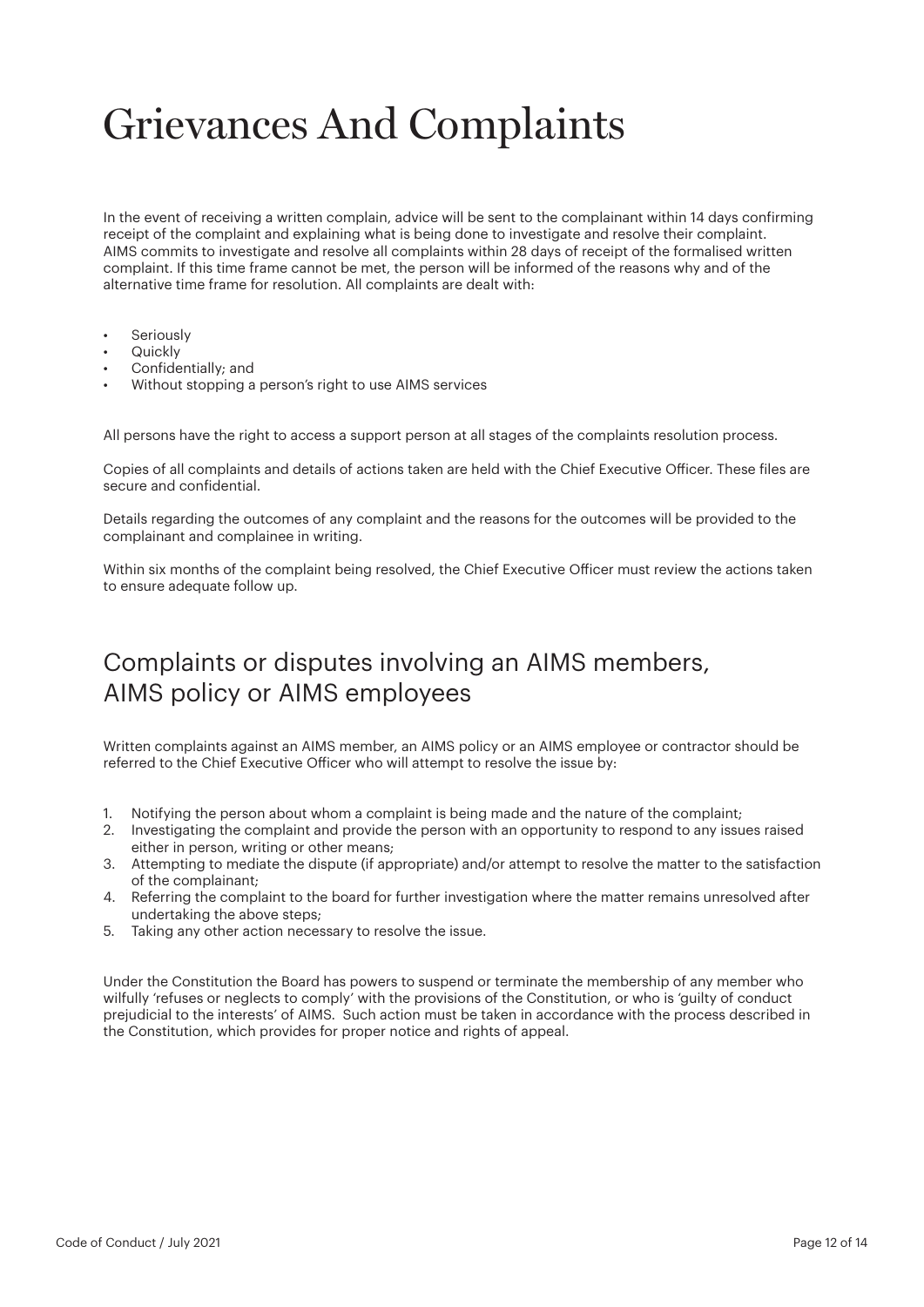## Complaints or disputes involving AIMS Board Members

Written complaints received against a board member should be referred to the Chairperson of the Board. Where the Chairperson is the subject of a complaint, the complaint should be referred to another Member of the Board. The receiving party will attempt to resolve the issue by:

- 1. Notifying the person about whom a complaint is being made and the nature of the complaint;
- 2. Investigating the complaint and provide the person with an opportunity to respond to any issues raised either in person, writing or other means;
- 3. Attempting to mediate the dispute (if appropriate) and/or attempt to resolve the matter to the satisfaction of the complainant;
- 4. Referring the complaint to the board or to a sub-committee of the board for further investigation where the matter remains unresolved after undertaking the above steps;
- 5. Taking any other action necessary to resolve the issue.

Under the Constitution the members have the power to call a special resolution proposing the removal of a board member should concerns arise about the board members behaviour or conduct on the board. Such action must be taken in accordance with the process described in the Constitution, which provides for proper notice and rights of appeal.

### Complaints or disputes involving the Chief Executive Officer

Complaints or disputes involving the Executive Officer should be referred to the Chairperson of the Board. The procedural format for complaints involving the Executive Officer is the same as for complaints involving other employees excepting it is the Chairperson facilitating resolution.

### Student complaints and appeals on assessment

Any complaint about any outcome or decision regarding applications for scholarship or assessment results will be treated seriously, investigated, and dealt with according to the policy and procedures for appeals. Students are provided with information on the grievance and appeal policy in the student handbook and may appeal to the Chief Executive Officer with any complaint or appeal.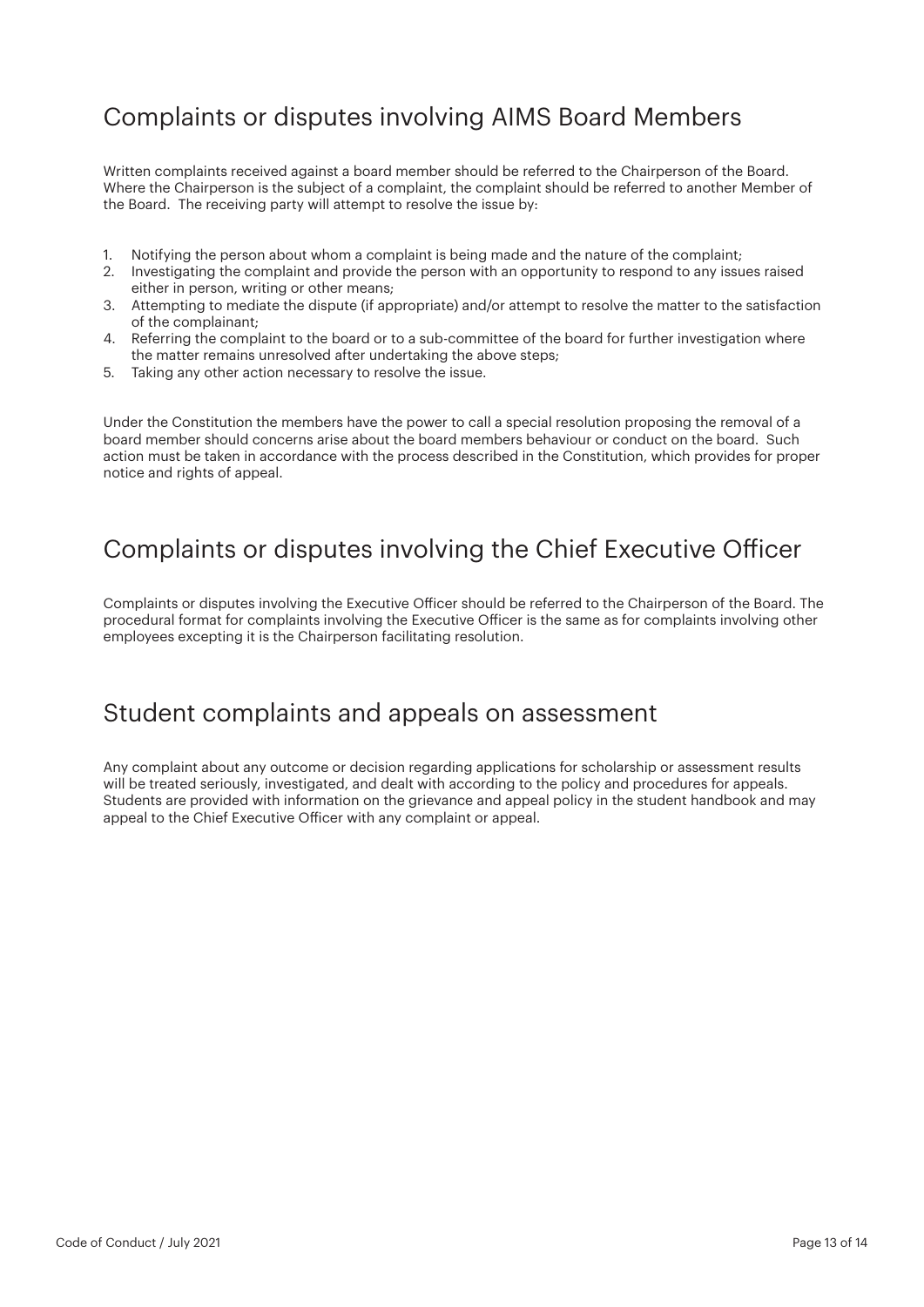## Acknowledgement of acceptance

I have read, understood and, as an AIMS member, I agree to abide by the AIMS Code of Conduct during the course of my membership.

I understand that by providing false information regarding my Certification, membership level or failure to abide by the Code of Conduct may result in suspension of my Certification and / or my membership with the Australasian Institute of Marine Surveyors.

Name: \_\_\_\_\_\_\_\_\_\_\_\_\_\_\_\_\_\_\_\_\_\_\_\_\_\_\_\_\_\_\_\_\_\_\_\_\_\_\_\_\_\_\_\_\_\_\_\_\_\_\_\_\_\_\_\_\_\_\_\_\_\_\_\_\_\_\_\_\_

 $\textsf{Date:}\quad\textcolor{red}{\textbf{0.3}}\quad\textcolor{red}{\textbf{0.4}}\quad\textcolor{red}{\textbf{0.5}}\quad\textcolor{red}{\textbf{0.6}}\quad\textcolor{red}{\textbf{0.6}}\quad\textcolor{red}{\textbf{0.6}}\quad\textcolor{red}{\textbf{0.6}}\quad\textcolor{red}{\textbf{0.6}}\quad\textcolor{red}{\textbf{0.6}}\quad\textcolor{red}{\textbf{0.6}}\quad\textcolor{red}{\textbf{0.6}}\quad\textcolor{red}{\textbf{0.6}}\quad\textcolor{red}{\textbf{0.6}}\quad\textcolor{$ 

Signature: